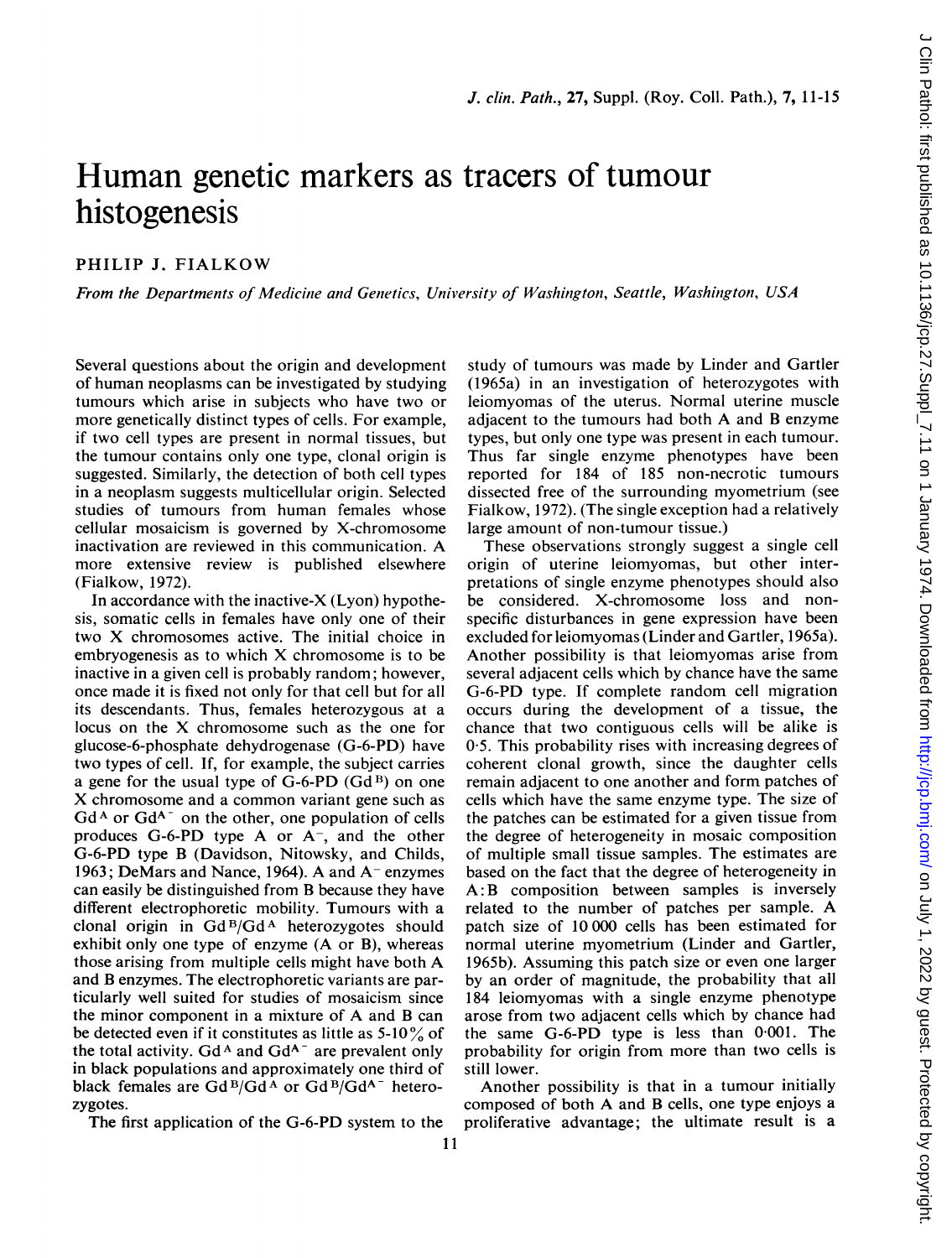tumour with a single enzyme phenotype despite its multicellular origin. Selection may be dependent upon G-6-PD phenotype or upon phenotypic differences determined by other X-linked loci. The ratio of A to B tumours in the <sup>184</sup> leiomyomas is close to 1:1 indicating that selection on the basis of G-6-PD phenotype alone is not a major factor in tumourigenesis. Furthermore, all but one of 17 subjects from whom more than three tumours were studied had some type A and some type B tumours. This fact not only indicates that each tumour arose independently and not by some metastatic process, but it also makes unlikely the possibility that single enzyme phenotypes in leiomyomas are due predominantly to a selective advantage governed by the G-6-PD locus or a locus linked to it. If that were the case, multiple tumours from the same patient should all have the same G-6-PD phenotype.

We have applied <sup>a</sup> similar experimental approach to the study of chronic myelocytic leukaemia. The first question we explored is, Does chronic myelocytic leukaemia have a clonal origin? Since this disease involves blood cells, cultured skin fibroblasts derived from females with the disease were studied to determine whether the subjects were G-6-PD heterozygotes. In our initial investigation, three Gd<sup>B</sup>/Gd<sup>A</sup> females with chronic myelocytic leukaemia were ascertained (Fialkow, Gartler, and Yoshida, 1967). One of these patients was from Mozambique and the other two from the United States. Although both A and B enzyme types were present in skin fibroblasts, preparations derived from millions of chronic myelocytic leukaemia blood granulocytes contained only a single enzyme type.

In contrast to the findings in chronic myelocytic leukaemia, 34 subjects without leukaemia who had both A and B enzymes in skin always displayed double enzyme phenotypes in blood granulocytes (Fialkow, 1973). Therefore, the single enzyme phenotypes in chronic myelocytic leukaemia must be related to the disease and most likely reflect a clonal origin for the condition. Leukaemia cells from the first three patients studied showed only type A enzyme (Fialkow et al, 1967), but in a subsequently studied patient, the single enzyme phenotype in the chronic myelocytic leukaemia granulocytes was B (Barr and Fialkow, 1973).

Earlier studies utilizing another kind of marker, the Philadelphia' (Ph') chromosome also suggested a clonal origin for chronic myelocytic leukaemia (Nowell and Hungerford, 1960). This abnormal chromosome number 22, which lacks about  $40\%$  of its DNA, occurs almost exclusively in chronic myelocytic leukaemia. When present, it is generally found in most dividing marrow cells (Sandberg, Ishihara, Crosswhite, and Hauschka, 1962; Tough,

 $\epsilon$ 

Jacobs, Court Brown, Baikie, and Williamson, 1963; Whang, Frei, Tjio, Carbone, and Brecher, 1963). Although these observations suggested a single cell origin, before the studies with G-6-PD one could not exclude the possibility that the abnormal leukocytes were derived from many parent cells as might occur if, for example, some aetiological agent had affinity for a specific region of DNA on the involved chromosome number 22. In this case Ph' chromosome could arise independently in many cells. The evidence derived from studies of G-6-PD makes it appear much more likely that the abnormal cells in clinically evident chronic myelocytic leukaemia have a clonal origin.

Tough and associates (1961) reported one patient who may have had two abnormal clones. This man had features of Klinefelter's syndrome, a disorder usually associated with an extra chromosome (47,XXY). Only cells of this type were found in the skin, but mosaicism of these cells and normal cells was observed in blood and marrow (Lawler and Sanger, 1970). Since a proportion of each cell type lacked the Ph'chromosome, the patient'probably had 46,XY/47,XXY mosaicism before the development of chronic myelocytic leukaemia. Both lines also had cells with the Ph' chromosome, which could therefore have arisen in two separate stem cells (a 47,XXY and a 46,XY cell). Alternatively, as the authors noted, the Ph' chromosome could have arisen in a stem cell for only one line (eg, 47,XXY) which subsequently underwent a further divisional error to give rise to the other Ph'-positive cell line. In a subsequently reported patient with chromosome mosaicism and chronic myelocytic leukaemia, the data were most consistent with origin of the Ph' chromosome in a single cell (Fitzgerald, Pickering, and Eiby, 1971).

The second question we explored in the study of chronic myelocytic leukaemia is, In which type of cell does the disorder arise? Like the chronic myelocytic leukaemia granulocytes, red blood cells in the three  $Gd^{B}/Gd^{A}$  heterozygotes contained only a single enzyme type (type A) (Fialkow *et al*, 1967). By contrast, both A and B enzymes are found in the erythrocytes of nearly all normal Gd<sup>B</sup>/Gd<sup>A</sup> heterozygotes. These observations indicate that the chronic myelocytic leukaemia clone arises in a stem cell common to the erythrocyte and granulocyte but not to the skin fibroblast. This explanation is supported by the demonstration of the Ph' chromosome in erythrocyte precursor cells (Clien and Flemans, 1966; Rastrick, Fitzgerald, and Gunz, 1968).

Thus, G-6-PD and Ph' chromosome studies indicate that the alteration responsible for chronic myelocytic leukaemia occurs in a myeloid stem cell. However, cytologically this disease is not considered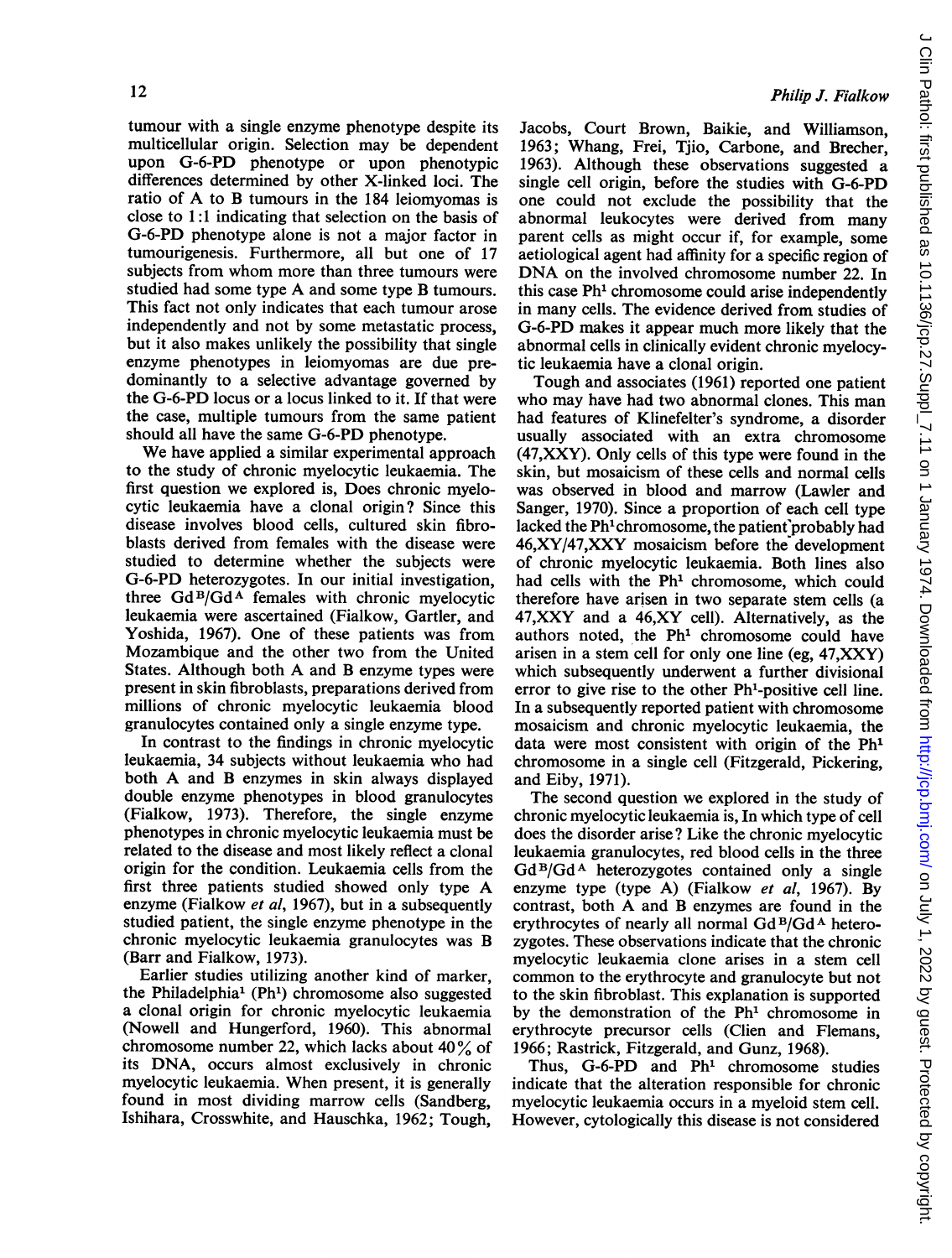to be a stem cell leukaemia. The predominant picture in the marrow is an overabundance of myelocytes and more mature granulocytic cells. To reconcile these cytological observations with the genetic data, it seems necessary to postulate that the normal stem cell population is replaced by chronic myelocytic leukaemia stem cells, which in turn give rise to the overabundant myelocytic cells.

The third question we explored is, Does the abnormal clone persist during remission or do normal cells repopulate the marrow? Two of the  $Gd^{B}/Gd^{A}$  heterozygotes with chronic myelocytic leukaemia had chemotherapeutically induced remissions during which the single enzyme type persisted in peripheral blood cells (Fialkow et al, 1967). This finding and the fact that the percentage of marrow cells with the Ph' chromosome does not decline during remission provide clear evidence that the abnormal clone persists during remission.

Another malignancy which we have studied extensively is Burkitt lymphoma. This lymphoblastoid neoplasm with a presumable viral aetiology occurs with notable frequency in young children in Africa and certain areas of New Guinea. Thirty-two of 33 tumours from 19 G-6-PD heterozygotes studied on initial presentation had single enzyme phenotypes despite the fact that normal tissues (including lymph nodes and blood lymphocytes) always had both A and B types of G-6-PD. Tumours from 11 heterozygotes were typed as B, from seven as A, and from one patient as AB (Fialkow, Klein, Gartler, and Clifford, 1970; Fialkow, Klein, Clifford, and Singh, 1973). It seems likely that at least the great majority of individual Burkitt tumours have a clonal origin. The one double enzyme phenotype tumour may have been composed of two or more clones.

Seven heterozygotes had two Burkitt tumours which could be studied and in all instances both tumours had the same single enzyme type (Fialkow et al, 1970; Fialkow et al, 1973). The probability that this occurred by chance alone is less than  $1\%$ , and it seems likely that the entire disease has a single cell origin, ie, it begins at one place in a single cell and then spreads to other parts of the body. Results of studies using another cell marker, surfaceassociated immunoglobulin, are in accord with this view (Fialkow et al, 1973). Thus, if Burkitt lymphoma is caused by a virus, only a single cell may be transformed. Alternatively, the virus may be but one of several factors necessary for tumourigenesis and one of the other factors affects only <sup>a</sup> single cell. A related possibility is that many cells are altered by the virus; but once a malignant clone emerges, the growth of other clones is inhibited, perhaps by a process akin to concomitant immunity.

Another question explored in the Burkitt lymphoma study is, What is the nature of a Burkitt recurrence? Is this reemergence of the original malignant cell line or perhaps a new malignant clone developing in a susceptible patient? Thus far, only one recurrent tumour arising at a site far removed from the original site of a neoplasm after a relatively long remission has been studied in a G-6- PD heterozygote (Fialkow, Klein, and Clifford, 1972a). Before therapy the patient's ovarian neoplasm was typed as B. Three months after institution of therapy she was judged to be in total remission but one month later disease recurred in the left parotid. That tumour was also typed as B. Ten weeks later a tumour was noted in the left orbit for the first time, and, unlike the first two neoplasms, it had an A phenotype. This observation strongly suggests that late exacerbations of disease after total tumour regression may be due to new occurrence of disease rather than to reemergence of the original malignant cell lines. Results obtained using cell surface-associated IgM as a marker support this suggestion (Fialkow et al. 1973).

Study of carcinomas is difficult because the tumour tissue is generally contaminated with non-neoplastic constituents such as blood cells, stroma, and normal tissue. When account is taken of this, data in carcinoma of the postnasal space and other sites in the head and neck are compatible with clonal origins for these malignancies (Fialkow, Martin, Klein, Clifford, and Singh, 1972b). However, it seems likely that at least one carcinoma of the colon (Beutler, Collins, and Irwin, 1967) and perhaps some cases of carcinoma of the cervix have multicellular origins (Smith, Townsend, and Sparkes, 1971a; but see also Park and Jones, 1968).

Underwhatcircumstances might oneexpect tumours to arise from multiple cells? This type or origin implies that a relatively large number of cells is innately susceptible and/or that the external aetiological agent is one that affects many cells simultaneously. For example, a multicellular origin could be found for tumours caused by viral transformation of multiple adjacent cells. The data suggest that this is not the case in Burkitt lymphoma, the malignancy in man for which there is the most evidence, albeit indirect, of a viral aetiology. Furthermore, study of the one human neoplasm with a proven viral cause, Verruca vulgaris (the common wart), suggests a clonal origin (Murray, Hobbs, and Payne, 1971). Only one type of G-6-PD was found in single warts from 6 Gd<sup>B</sup>/G<sup>A</sup> heterozygotes. These data imply that the development of a mature wart does not depend upon viral spread from cell to cell and that a clonal origin is likely.

Hormones could also bring about the develop-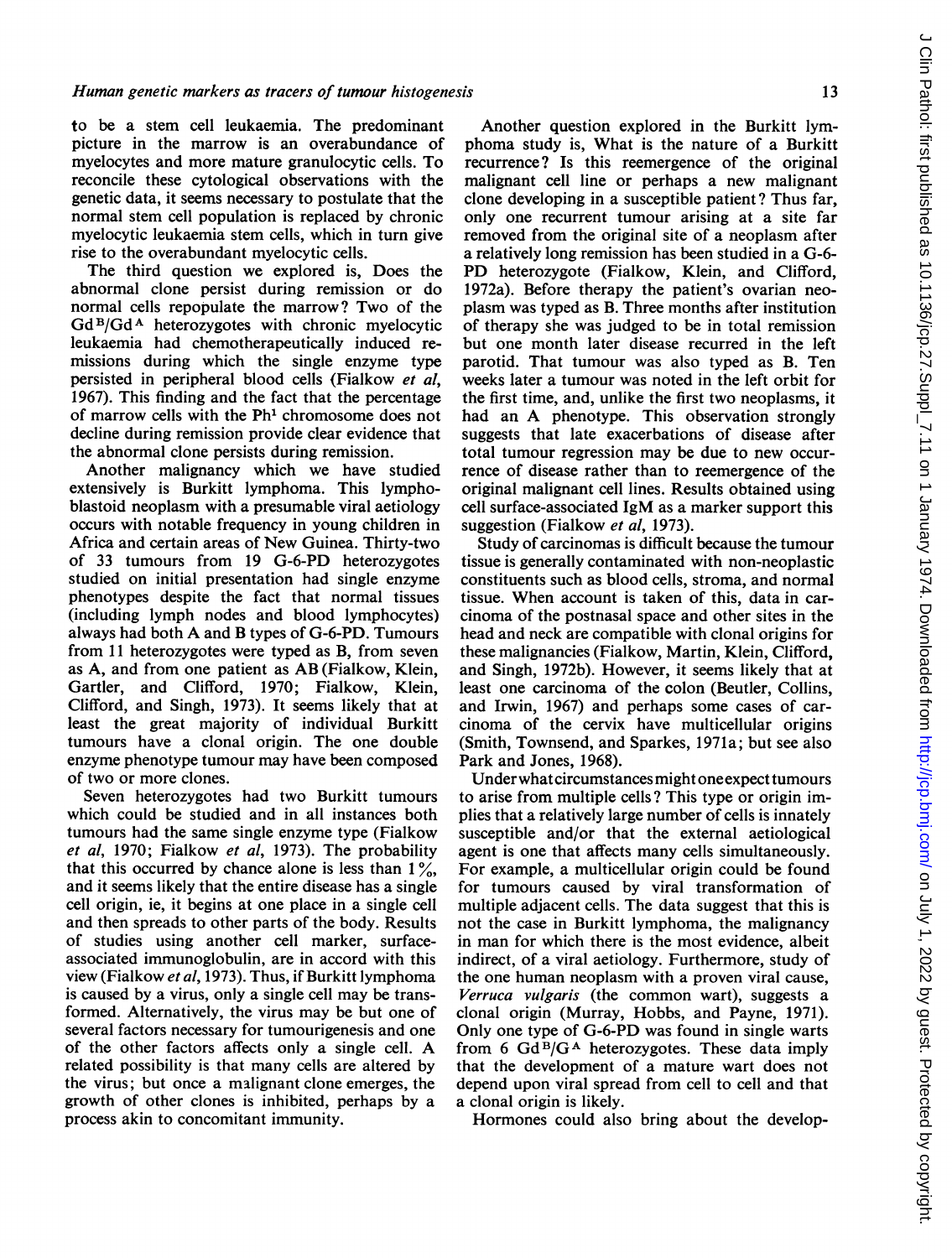ment of tumours from more than a single cell since presumably a whole organ would be exposed to the oncogenic environment. Thyroid adenomas from five patients (Linder, 1969; Fialkow et al, 1972b) and thyroid carcinomas from two patients (Fialkow et al, 1972b) had single enzyme phenotypes. One hypothesis to explain the development of thyroid adenomas is that these lesions are not true tumours, but rather endocrine-influenced alterations in growth patterns. The fact that thyroid adenomas have single enzyme phenotypes and presumably clonal origins makes this hypothesis unlikely. Of possible relevance is the fact that all of the three reported carcinomas of the breast have double enzyme phenotypes compatible with multiple cell origins (McCurdy, 1968; Smith, Townsend, and Sparkes, 1971b). Information about other endocrineinfluenced tumours and about more cases of breast carcinoma with careful histological examination to evaluate the possibility of contamination with nonneoplastic cells would be of considerable interest.

The origin might also be multicellular if the target tissue for the oncogenic factors contained a large number of susceptible cells. Tumours which arise in individuals with simply inherited syndromes such as multiple neurofibromatosis might have a multicellular origin because all target cells have the inherited tumourigenic potential. Double enzyme phenotypes were observed in each of 14 neurofibromas from two G-6-PD heterozygotes with multiple neurofibromatosis (Fialkow, Sagebiel, Gartler, and Rimoin, 1971). Careful histological study excluded significant contamination by nontumour cells, and, as there was no evidence for activity of both X chromosomes in single cells, the double enzyme phenotypes almost certainly indicate a multiple cell origin of neurofibromas in this hereditary syndrome. Similar findings have been reported for another inherited tumour, multiple trichoepithelioma (Gartler, Ziprkowski, Krakowski, Ezra, Szeinberg, and Adam, 1966).

## Summary

The G-6-PD marker system has been successfully employed to investigate the development of several tumours. However, the aetiologies of most studied human tumours are unknown. If X-linked genetic marker studies could be done in tumours with known aetiology, the results might have implications for neoplasms of unknown cause. This approach is currently limited by the small number of human neoplasms for which an aetiological agent has been defined, and by inability to detect markers at the cellular level for X-linked loci with frequently occurring variant alleles other than G-6-PD. Until

more markers are discovered, continued investigation of human tumours with X-linked markers is essentially confined to black populations. In addition to further studies of hereditary tumours, warts, and Burkitt lymphoma, it should be profitable to include other tumours that arise in more or less defined circumstances, such as those associated with radiation exposure, organic chemicals, and endocrine and immunological changes. Once suitable X-linked markers are discovered in lower organisms, direct studies can be done. Hopefully, information gained from subhuman primates would have a bearing on the causes of human malignancies.

<sup>I</sup> wish to thank the many colleagues who collaborated with me in many of the investigations described in this communication. My studies were supported by grant no. GM <sup>15253</sup> from the National Institutes of Health of the US Public Health Service.

## References

- Beutler, E., Collins, Z., and Irwin, L. E. (1967). Value of genetic variants of glucose-6-phosphate dehydrogenase in tracing the origin of malignant tumors. New Engl. J. Med., 276, 389-391. Barr, R. D., and Fialkow, P. J. (1973). Clonal origin of chronic
- myelocytic leukemia. New Engl. J. Med., 289, 307-309.
- Clein, G. P., and Flemans, R. J. (1966). Involvement of the erythroid series in blastic crisis of chronic myeloid leukaemia: further evidence for the presence of Philadelphia chromosome in erythroblasts. Brit. J. Haemat., 12, 754-758.
- Davidson, R. G., Nitowsky, H. M., and Childs, B. (1963). Demonstration of two populations of cells in the human female heterozygous for glucose-6-phosphate dehydrogenase variants. Proc. nat. Acad. Sci. (Wash.), 50, 481-485.
- DeMars, R., and Nance, W. E. (1964). Electrophoretic variants of glucose-6-phosphate dehydrogenase and the single-active-X in cultivated human cells. In Retention of Functional Differentiation in Cultured Cells, edited by V. Defendi (Wistar Institute Symposium Monographs, no. 1), pp. 35-48. The Wistar Institute Press, Philadelphia.
- Fialkow, P. J. (1972). Use of genetic markers to study cellular origin and development of tumors in human females. Advanc. Cancer Res., 15, 191-226.
- Fialkow, P. J. (1973). Primordial cell pool size and lineage relationships of five human cell types. Ann. hum. Genet., 37, 39-48.
- Fialkow, P. J., Gartler, S. M., and Yoshida, A. (1967). Clonal origin of chronic myelocytic leukemia in man. Proc. nat. Acad. Sci. (Wash.), 58, 1468-1471.
- Fialkow, P. J., Klein, G., and Clifford, P. (1972a). Second malignant clone underlying a Burkitt tumour exacerbation. Lancet, 2, 629-631.
- Fialkow, P. J., Klein, G., Gartler, S. M., and Clifford, P. (1970). Clonal origin for individual Burkitt tumours.Lancet, 1,384-386.
- Fialkow, P. J., Klein, E., Klein, G., Clifford, P., and Singh, S. (1973). IgM and G-6-PD as markers of cellular origin of Burkitt lymphoma. J. exp. Med., 138, 89-102.
- Fialkow, P. J., Martin, G. M., Klein, G., Clifford, P., and Singh, S. (1972b). Evidence for a clonal origin of head and neck tumors. Int. J. Cancer, 9, 133-142.
- Fialkow, P. J., Sagebiel, R. W., Gartler, S. M., and Rimoin, D. L. (1971). Multiple cell origin of hereditary neuofibromas. New Engl. J. of Med., 284, 298-300.
- Fitzgerald, P. H., Pickering, A. F., and Eiby, J. R. (1971). Clonal origin of the Philadelphia chromosome and chronic myeloid leukaemia: evidence from a sex chromosome mosaic. Brit. J. Haemat., 21, 473-480.
- Gartler, S. M., Ziprkowski, L., Krakowski, A., Ezra, R., Szeinberg, A., and Adam, A. (1966). Glucose-6-phosphate dehydrogenase mosaicism as a tracer in the study of hereditary multiple trichoepithelioma. Amer. J. hum. Genet., 18, 282-287.